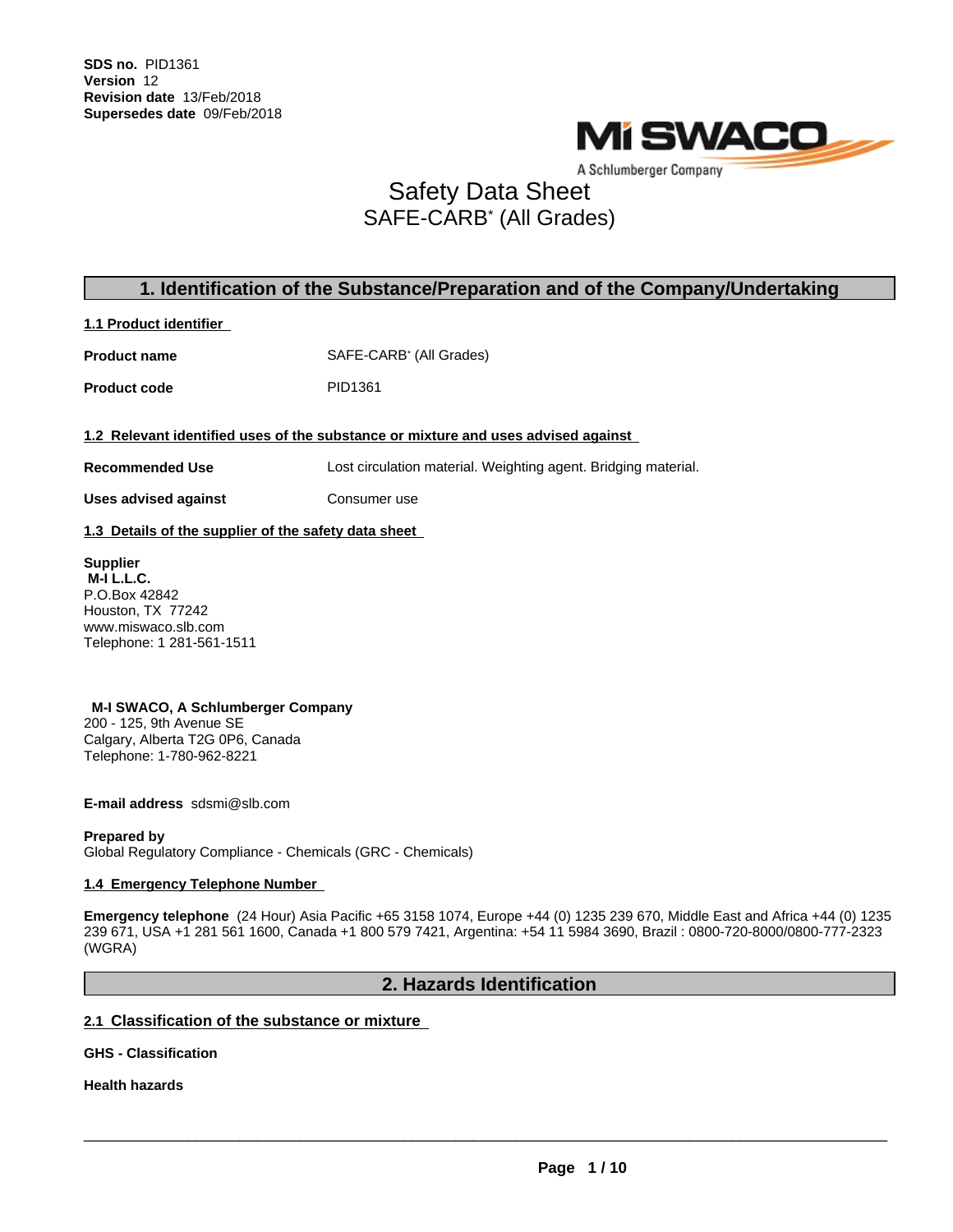

| ∽<br>nicity -<br>.<br>سمت |  |
|---------------------------|--|
|                           |  |

**Environmental hazards** Not classified

**Physical Hazards** Not classified

### **2.2 Label elements**



**Signal word** DANGER

**Hazard Statements** H350i - May cause cancer by inhalation

### **Precautionary statements**

P201 - Obtain special instructions before use P281 - Use personal protective equipment as required P308 + P313 - IF exposed or concerned: Get medical advice/attention

P202 - Do not handle until all safety precautions have been read and understood

P501 - Dispose of contents/ container to an approved waste disposal plant

**Unknown acute toxicity** 0% of the mixture consists of ingredient(s) of unknown toxicity.

# **3. Composition/information on Ingredients**

### **3.1 Substances**

| emical Name                   | .<br>N.<br>- 17        | $\mathbf{a}$<br>. |
|-------------------------------|------------------------|-------------------|
| ~<br>ı carbonate<br>Calcium   | -34-<br>$\overline{ }$ | $-100$<br>$60 -$  |
| Crystalline silica (impurity) | -<br>4808-60-          |                   |

### **3.2 Mixtures**

Not applicable

### **Comments**

The product contains other ingredients which do not contribute to the overall classification. The exact percentage (concentration) of composition has been withheld as a trade secret

### **4. First Aid Measures**

### **4.1 First aid measures**

| <b>Inhalation</b> | If inhaled, remove from area to fresh air. Get medical attention if respiratory irritation<br>develops or if breathing becomes difficult.                      |
|-------------------|----------------------------------------------------------------------------------------------------------------------------------------------------------------|
| Ingestion         | Rinse mouth. Do not induce vomiting without medical advice. Never give anything by mouth<br>to an unconscious person. Get medical attention if symptoms occur. |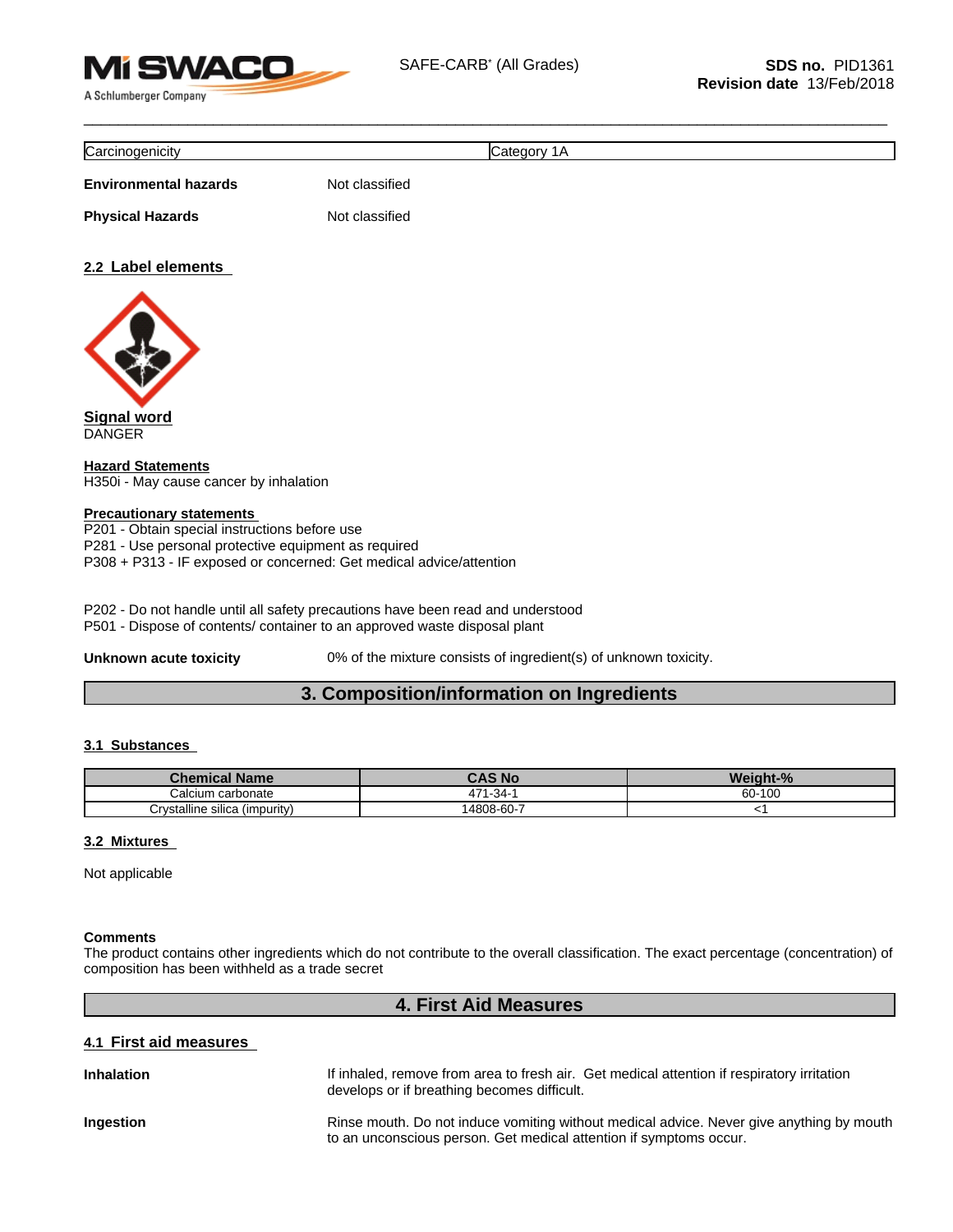

| <b>Skin contact</b>   | Wash skin thoroughly with soap and water. Get medical attention if irritation persists.                                                                                                                            |
|-----------------------|--------------------------------------------------------------------------------------------------------------------------------------------------------------------------------------------------------------------|
| <b>Eye Contact</b>    | Promptly wash eyes with lots of water while lifting eye lids. Remove contact lenses, if worn.<br>Get medical attention if any discomfort continues.                                                                |
|                       | 4.2. Most important symptoms and effects, both acute and delayed                                                                                                                                                   |
| <b>General advice</b> | The severity of the symptoms described will vary dependant of the concentration and the<br>length of exposure. If adverse symptoms develop, the casualty should be transferred to<br>hospital as soon as possible. |
| <b>Symptoms</b>       |                                                                                                                                                                                                                    |
| <b>Inhalation</b>     | Please see Section 11. Toxicological Information for further information.                                                                                                                                          |
| Ingestion             | Please see Section 11. Toxicological Information for further information.                                                                                                                                          |
| <b>Skin contact</b>   | Please see Section 11. Toxicological Information for further information.                                                                                                                                          |
| Eye contact           | Please see Section 11. Toxicological Information for further information.                                                                                                                                          |
|                       | 4.3 Indication of any immediate medical attention and special treatment needed                                                                                                                                     |
| Notes to physician    | Treat symptomatically                                                                                                                                                                                              |

# **5. Fire-Fighting Measures**

### **5.1 Extinguishing media**

### **Suitable extinguishing media**

Use extinguishing media appropriate for surrounding material.

**Extinguishing media which must not be used for safety reasons** None known.

### **5.2. Special hazards arising from the substance or mixture**

**Unusual fire and explosion hazards** None known.

**Hazardous combustion products**

Fire or high temperatures create:, Carbon oxides (COx), Magnesium oxide.

### **5.3 Advice for firefighters**

### **Special protective equipment for fire-fighters**

As in any fire, wear self-contained breathing apparatus and full protective gear.

#### **Special Fire-Fighting Procedures**

Containers close to fire should be removed immediately or cooled with water.

### **6. Accidental Release Measures**

### **6.1. Personal precautions, protective equipment and emergency procedures**

Use personal protective equipment. See also section 8. Avoid contact with heat, sparks, open flame, and static discharge. Keep away from sources of ignition - No smoking. Contaminated surfaces will be extremely slippery. Avoid breathing dust; if exposed to high dust concentration, leave area immediately.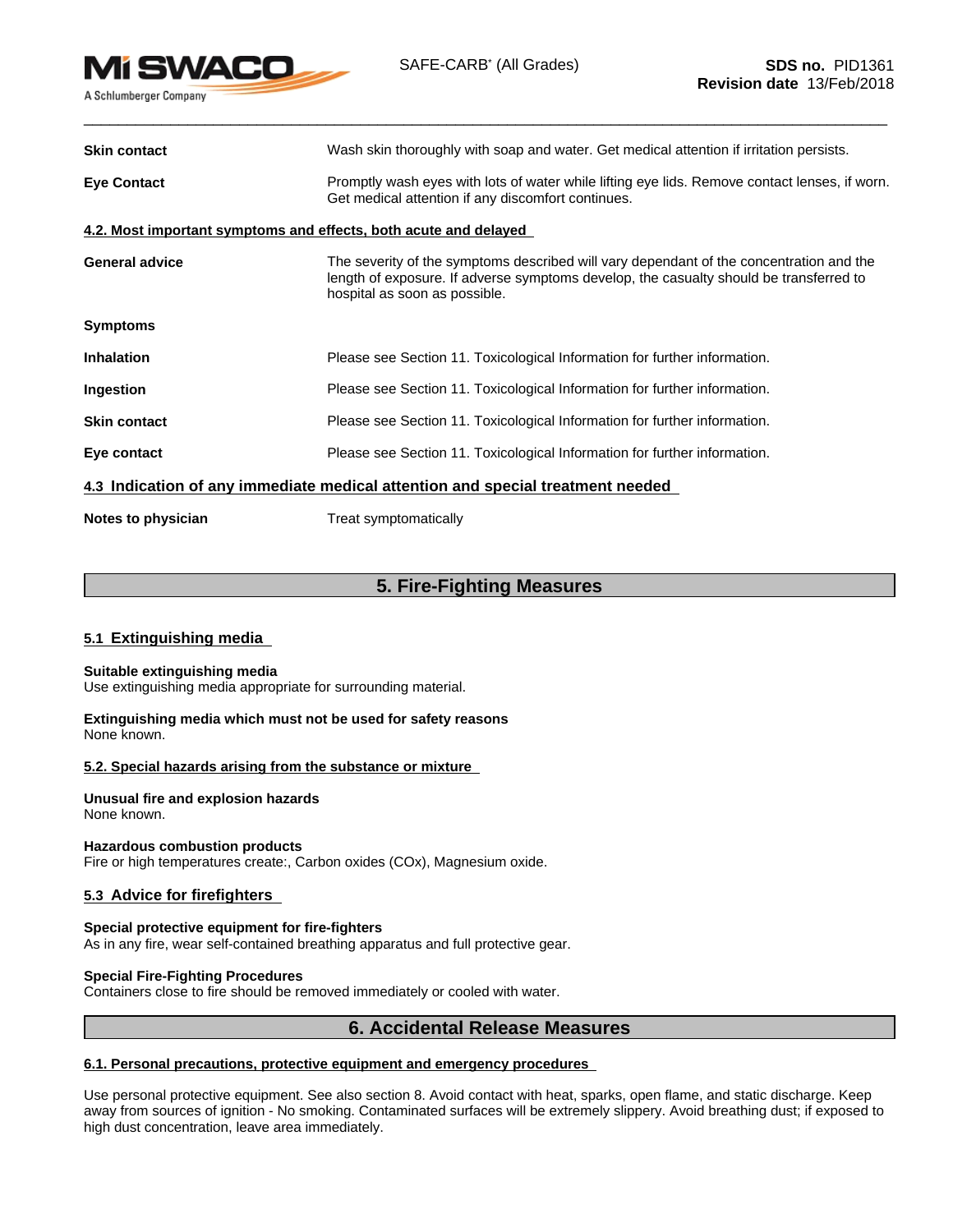

### **6.2 Environmental precautions**

Disposal should be in accordance with applicable regional, national and local laws and regulations.

#### **Environmental exposure controls**

Avoid release to the environment. Local authorities should be advised if significant spillages cannot be contained.

### **6.3 Methods and material for containment and cleaning up**

#### **Methods for containment**

Prevent further leakage or spillage if safe to do so. Cover powder spill with plastic sheet or tarp to minimize spreading.

#### **Methods for cleaning up**

Shovel into suitable container for disposal. Avoid dust formation. Take precautionary measures against static discharges. Do not dry sweep dust. Wet dust with water before sweeping or use a vacuum to collect dust. Use non-sparking tools and equipment.

### **6.4 Reference to other sections**

See section 13 for more information.

# **7. Handling and Storage**

### **7.1 Precautions for safe handling**

#### **Handling**

Handle in accordance with good industrial hygiene and safety practice. Avoid contact with skin and eyes. Avoid dust formation. Take precautionary measures against static discharges. Keep away from open flames, hot surfaces and sources of ignition.

#### **Hygiene measures**

Wash hands and face before breaks and immediately after handling the product. Remove contaminated clothing.

#### **7.2 Conditions for safe storage, including any incompatibilities**

| <b>Technical measures/precautions</b> | Ensure adequate ventilation. Keep airborne concentrations below exposure limits.                                                                                                                        |
|---------------------------------------|---------------------------------------------------------------------------------------------------------------------------------------------------------------------------------------------------------|
| <b>Storage precautions</b>            | Keep containers tightly closed in a dry, cool and well-ventilated place. Protect from moisture<br>Store in original container. Keep away from :. Acids Aluminum. Ammonium salts Fluorine.<br>Mercaptans |
| Packaging materials                   | Use specially constructed containers only.                                                                                                                                                              |

```
8. Exposure Controls/Personal Protection
```
# **8.1 Control parameters**

#### **Exposure limits No biological limit allocated**

| <b>Chemical Name</b>          | <b>ACGIH TLV</b>          | <b>OSHA PEL</b>                                 | Argentina -<br><b>Occupational</b><br><b>Exposure Limits -</b><br><b>TWAs (CMPs)</b> | <b>Brazil - Occupational</b><br><b>Exposure Limits -</b><br><b>TWAs (LTs)</b> | Mexico -<br>Occupational<br><b>Exposure Limits -</b><br><b>TWAs (LMPE-PPTs)</b> |
|-------------------------------|---------------------------|-------------------------------------------------|--------------------------------------------------------------------------------------|-------------------------------------------------------------------------------|---------------------------------------------------------------------------------|
| Calcium carbonate             | Not determined            | Not determined                                  | Not determined                                                                       | Not determined                                                                | Not determined                                                                  |
| Crystalline silica (impurity) | $0.025 \,\mathrm{mq/m^3}$ | 50 μg/m <sup>3</sup> TWA<br>respirable fraction | $0.05$ mg/m <sup>3</sup> TWA                                                         | Not determined                                                                | $0.1$ mg/m <sup>3</sup> TWA<br>VLE-PPT (respirable<br>fraction)                 |

Crystalline silica (impurity)

OSHA - Final PELs - Table Z-3 Mineral Dusts

(250)/(%SiO2 + 5) mppcf TWA, respirable fraction; (10)/(%SiO2 + 2) mg/m<sup>3</sup> TWA, respirable fraction

#### **IDLH (Immediately Dangerous to Life or Health)**

This product contains substance(s) classified as Immediately Dangerous to Life or Health (IDLH) by the US National Institute for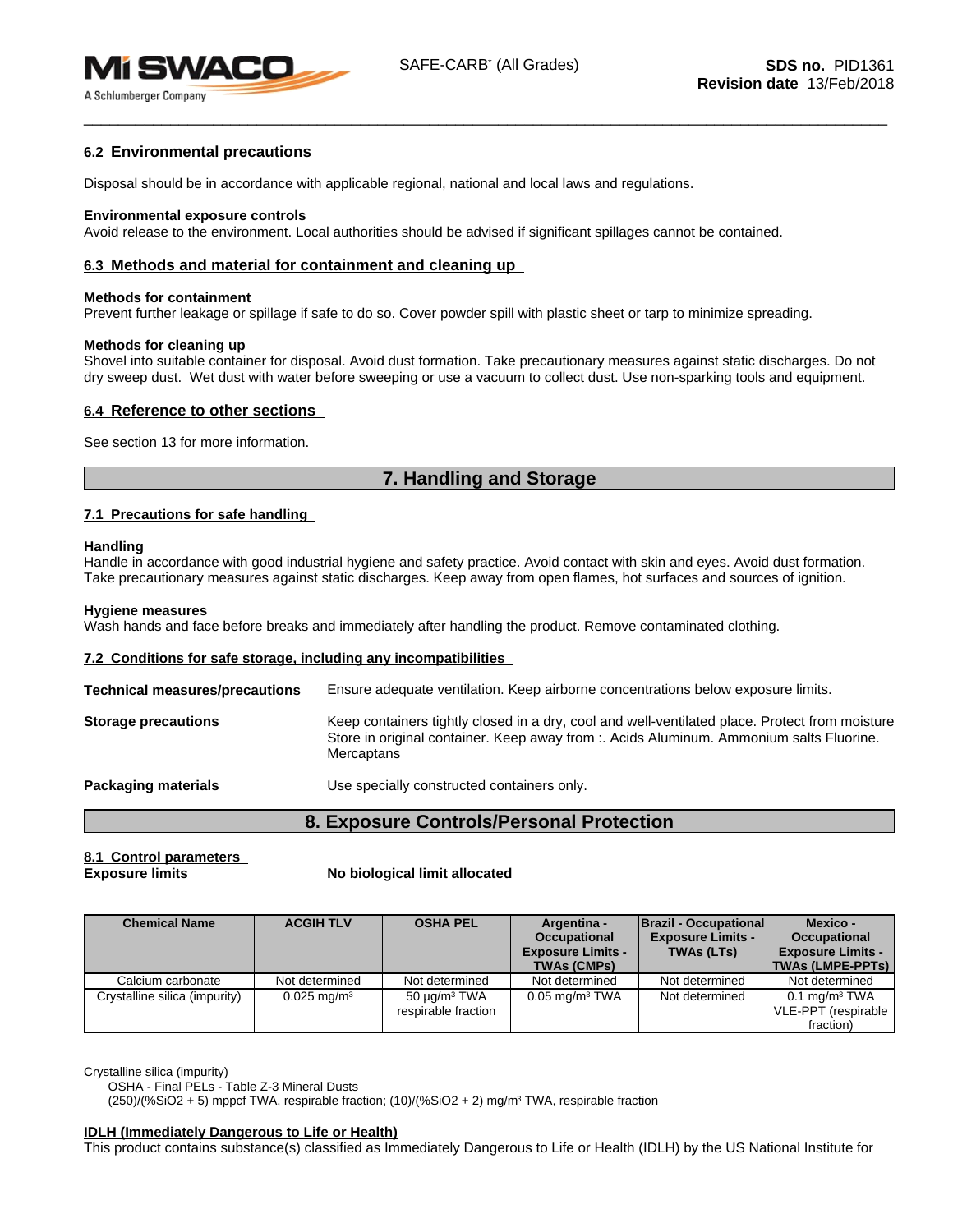

Occupational Safety and Health (NIOSH). The purpose of establishing an IDLH value is to ensure thatthe worker can escape from a given contaminated environment in the event of failure of the most protective respiratory protection equipment. In the event of failure of respiratory protection equipment every effort should be made to exit immediately.

| <b>Chemical Name</b>                        | <b>IDLH (Immediately Dangerous to Life or Health)</b> |
|---------------------------------------------|-------------------------------------------------------|
| Calcium carbonate<br>471-34-1               | Not detemined                                         |
| Crystalline silica (impurity)<br>14808-60-7 | 50 mg/m <sup>3</sup> IDLH (respirable dust)           |

### **8.2 Exposure controls**

A risk assessmentis recommended to be performed by a qualified and trained personnel to analyze the worksite and recommends the appropriate controls such as engineering controls, work practice controls, and administrative controls as primary means of reducing employee exposure. When there is a remaining hazards after applying the primary controls, Personal Protective Equipment (PPE) must be used.

All chemical Personal Protective Equipment (PPE) should be selected based on an assessment of both the chemical hazard present and the risk of exposure to those hazards. The PPE recommendations below are based on an assessment of the chemical hazards associated with this product. Where this product is used in a mixture with other products or fluids, additional hazards may be created and as such further assessment of risk may be required. The risk of exposure and need of respiratory protection will vary from workplace to workplace and should be assessed by the user in each situation.

### **Engineering Controls**

Keep airborne concentrations below exposure limits. Ensure adequate ventilation. Local exhaust ventilation. enclosure of the process. Apply technical measures to comply with the occupational exposure limits.

#### **Personal protective equipment**

| Eye protection                | Tightly fitting safety goggles.                                                                                                                                                                                                                                                                                                                                                                                                                                                                                                                                                                 |
|-------------------------------|-------------------------------------------------------------------------------------------------------------------------------------------------------------------------------------------------------------------------------------------------------------------------------------------------------------------------------------------------------------------------------------------------------------------------------------------------------------------------------------------------------------------------------------------------------------------------------------------------|
| <b>Hand protection</b>        | Repeated or prolonged contact Use protective gloves made of: Nitrile Neoprene Frequent<br>change is advisable                                                                                                                                                                                                                                                                                                                                                                                                                                                                                   |
| <b>Respiratory Protection</b> | All respiratory protection equipment should be used within a comprehensive respiratory<br>protection program that meets the requirements of 29 CFR 1910.134 (U.S. OSHA<br>Respiratory Protection Standard) or local equivalent. If exposed to airborne mist/aerosol of<br>this product, use an organic vapor cartridge with a P-95 pre-filter attached. In work<br>environments containing oil mist/aerosol, use an organic vapor cartridge with a P-95<br>pre-filter attached.If exposed to vapors from this product, use a NIOSH/MSHA-approved<br>respirator with an organic vapor cartridge. |
| Skin and body protection      | Wear suitable protective clothing, Eye wash and emergency shower must be available at<br>the work place.                                                                                                                                                                                                                                                                                                                                                                                                                                                                                        |
| <b>Hygiene Measures</b>       | Wash hands before eating, drinking or smoking, Remove and wash contaminated clothing<br>before re-use.                                                                                                                                                                                                                                                                                                                                                                                                                                                                                          |

### **9. Physical and Chemical Properties**

### **9.1 Information on basic physical and chemical properties**

| <b>Physical state</b>           | Solid                    |                |  |
|---------------------------------|--------------------------|----------------|--|
| Appearance                      | <b>Powder Dust</b>       |                |  |
| Color                           | White                    |                |  |
| Odor                            | <b>Odorless</b>          |                |  |
| <b>Odor threshold</b>           | Not applicable           |                |  |
| <b>Property</b>                 | Values                   | <b>Remarks</b> |  |
| рH                              | Not applicable           |                |  |
| pH @ dilution                   | $8.5 - 9.5$              | @ 100 g/l      |  |
|                                 |                          |                |  |
| <b>Melting / freezing point</b> | No information available |                |  |
| <b>Boiling point/range</b>      | No information available |                |  |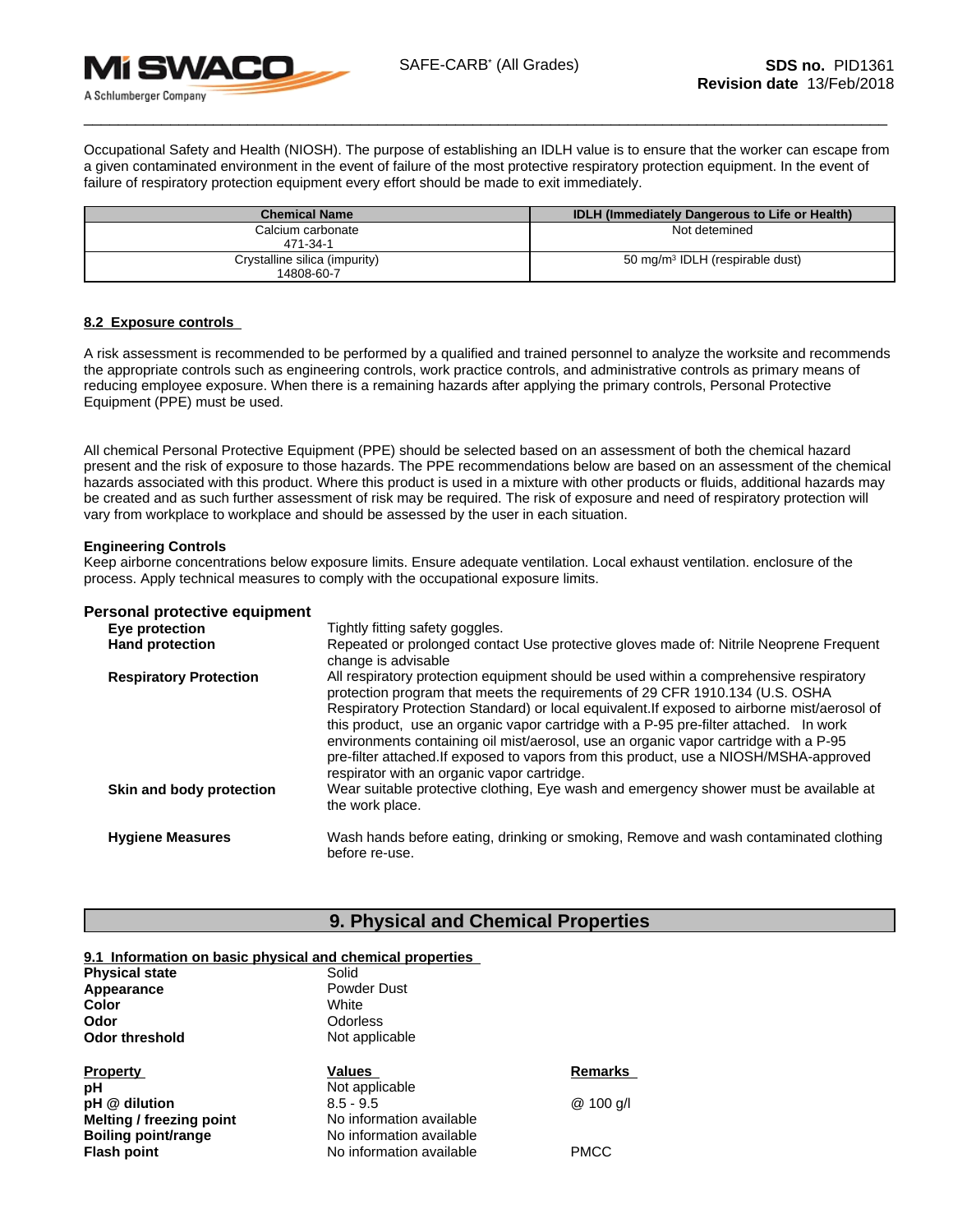

| Evaporation rate (BuAc =1)<br>Flammability (solid, gas)<br><b>Flammability Limit in Air</b> | No information available<br>Not applicable |         |
|---------------------------------------------------------------------------------------------|--------------------------------------------|---------|
| <b>Upper flammability limit</b>                                                             | No information available                   |         |
| Lower flammability limit                                                                    | No information available                   |         |
| Vapor pressure                                                                              | No information available                   |         |
| Vapor density                                                                               | No information available                   |         |
| <b>Specific gravity</b>                                                                     | $2.6 - 2.8$                                | @ 20 °C |
| <b>Bulk density</b>                                                                         | No information available                   |         |
| <b>Water solubility</b>                                                                     | Insoluble in water                         |         |
| Solubility in other solvents                                                                | No information available                   |         |
| <b>Autoignition temperature</b>                                                             | No information available                   |         |
| <b>Decomposition temperature</b>                                                            | 825 °C / 1517°F                            |         |
| <b>Kinematic viscosity</b>                                                                  | No information available                   |         |
| <b>Dynamic viscosity</b>                                                                    | No information available                   |         |
| log Pow                                                                                     | No information available                   |         |
| <b>Explosive properties</b>                                                                 | Not applicable                             |         |
| <b>Oxidizing properties</b>                                                                 | None known.                                |         |
| 9.2 Other information                                                                       |                                            |         |
| Pour point                                                                                  | No information available                   |         |
| Molecular weight                                                                            | No information available                   |         |
| VOC content(%)                                                                              | None                                       |         |
| <b>Density</b>                                                                              | No information available                   |         |

### **Comments**

The data listed above are typical physical and chemical properties and should not be construed as product specification.

### **10. Stability and Reactivity**

### **10.1 Reactivity**

No data available.

### **10.2 Chemical stability**

Stable under normal temperature conditions and recommended use.

### **10.3 Possibility of Hazardous Reactions**

#### **Hazardous polymerization**

Hazardous polymerization does not occur.

### **10.4 Conditions to avoid**

Avoid dust formation. Protect from moisture.

### **10.5 Incompatible materials**

No materials to be especially mentioned.

### **10.6 Hazardous decomposition products**

See Section 5.2.

## **11. Toxicological Information**

### **11.1 Information on toxicological effects**

**Acute toxicity**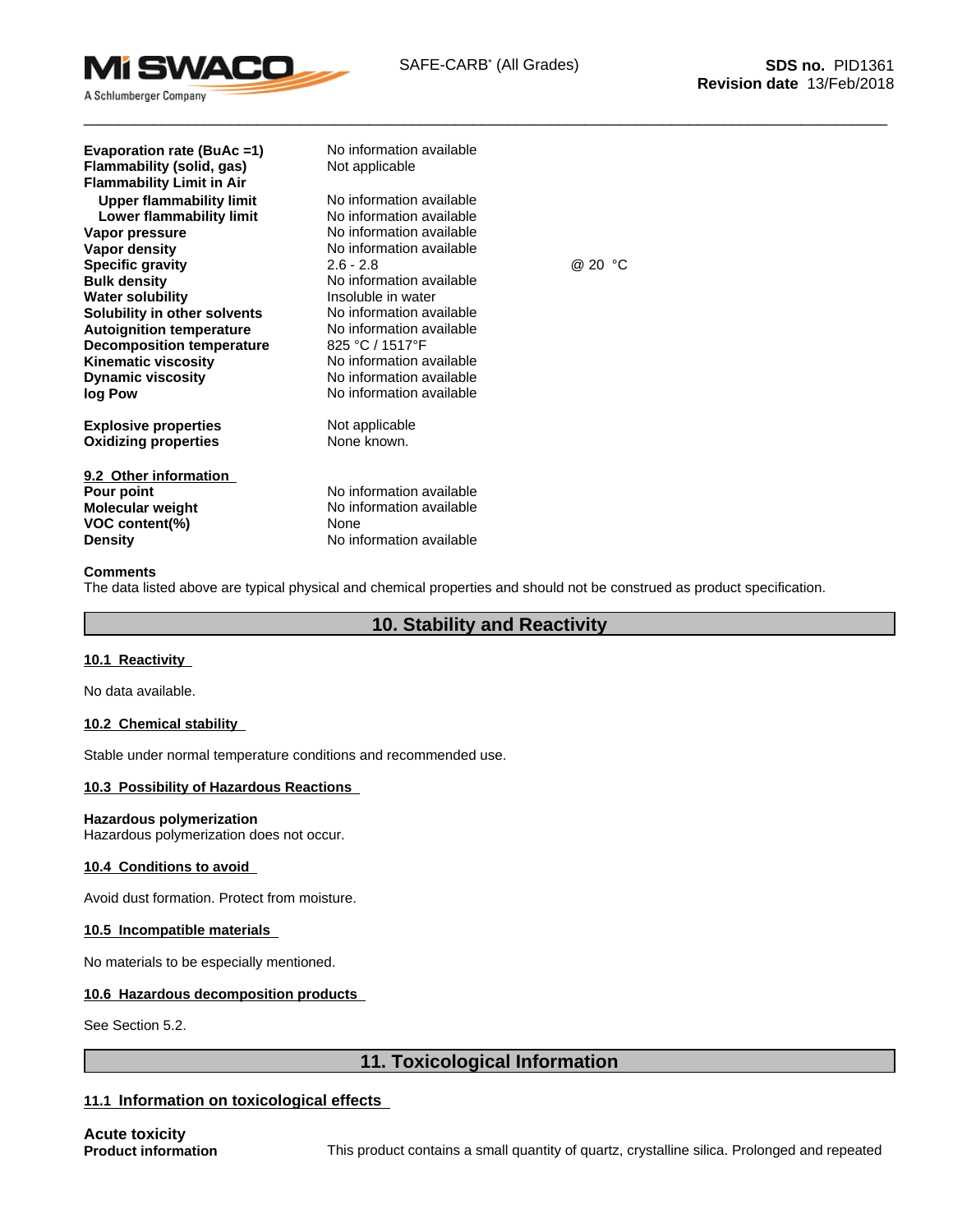exposure to concentrations of crystalline silica exceeding the workplace exposure limit (WEL) may lead to chronic lung disease such as silicosis.

| <b>Inhalation</b>   | Inhalation of dust in high concentration may cause irritation of respiratory system. Harmful:<br>danger of serious damage to health by prolonged exposure through inhalation. Repeated or<br>prolonged inhalation of crystalline silica dust can cause delayed lung injury, and other<br>diseases, including silicosis and lung cancer. |
|---------------------|-----------------------------------------------------------------------------------------------------------------------------------------------------------------------------------------------------------------------------------------------------------------------------------------------------------------------------------------|
| Eye contact         | Dust may cause mechanical irritation.                                                                                                                                                                                                                                                                                                   |
| <b>Skin contact</b> | Prolonged contact may cause redness and irritation.                                                                                                                                                                                                                                                                                     |
| <b>Ingestion</b>    | Ingestion may cause stomach discomfort.                                                                                                                                                                                                                                                                                                 |

### **Toxicology data for the components**

| <b>Chemical Name</b>               | LD50 Oral                  | <b>LD50 Dermal</b> | <b>LC50 Inhalation</b> |
|------------------------------------|----------------------------|--------------------|------------------------|
| Calcium carbonate                  | ′ Rat<br>ma/ka<br>$= 6450$ | No data available  | No data available      |
| Crystalline silica /<br>(impurity) | Rat<br>⊏∩∩<br>= 500 ma/ka  | No data available  | No data available      |

| <b>Chemical Name</b>                                         | IARC Group 1 or 2                                                                                                                                                                                                                           | <b>ACGIH - Carcinogens</b>       | <b>OSHA listed carcinogens</b>                                                        | <b>NTP</b>             |
|--------------------------------------------------------------|---------------------------------------------------------------------------------------------------------------------------------------------------------------------------------------------------------------------------------------------|----------------------------------|---------------------------------------------------------------------------------------|------------------------|
| Calcium carbonate                                            | No data available                                                                                                                                                                                                                           | No data available                | No data available                                                                     | No data available      |
| Crystalline silica (impurity)                                | Group 1; Monograph 100C<br>[2012] Monograph 100C<br>[2012] (listed under<br>Crystalline silica inhaled in<br>the form of quartz or<br>cristobalite from<br>occupational sources);<br>Monograph 68 [1997]<br>Group 1; Monograph 68<br>[1997] | A2 Suspected Human<br>Carcinogen | Present                                                                               | Known Human Carcinogen |
| <b>Sensitization</b>                                         | Not classified.                                                                                                                                                                                                                             |                                  |                                                                                       |                        |
| <b>Mutagenic effects</b>                                     |                                                                                                                                                                                                                                             |                                  | This product does not contain any known or suspected mutagens.                        |                        |
| Carcinogenicity                                              | humans, if inhaled.                                                                                                                                                                                                                         |                                  | Crystalline silica dust is listed by IARC in Group 1 as known to cause lung cancer in |                        |
| <b>Reproductive toxicity</b>                                 |                                                                                                                                                                                                                                             |                                  | This product does not contain any known or suspected reproductive hazards.            |                        |
| <b>Developmental toxicity</b>                                |                                                                                                                                                                                                                                             |                                  | Not known to cause birth defects or have a deleterious effect on a developing fetus.  |                        |
| <b>Routes of exposure</b>                                    | Inhalation.                                                                                                                                                                                                                                 |                                  |                                                                                       |                        |
| <b>Routes of entry</b>                                       | Inhalation.                                                                                                                                                                                                                                 |                                  |                                                                                       |                        |
| Specific target organ toxicity -<br><b>Single exposure</b>   | Not classified                                                                                                                                                                                                                              |                                  |                                                                                       |                        |
| Specific target organ toxicity -<br><b>Repeated exposure</b> | Not classified.                                                                                                                                                                                                                             |                                  |                                                                                       |                        |
| <b>Target organ effects</b>                                  | Respiratory system. Lungs.                                                                                                                                                                                                                  |                                  |                                                                                       |                        |
| <b>Aspiration hazard</b>                                     | Not applicable.                                                                                                                                                                                                                             |                                  |                                                                                       |                        |

# **12. Ecological Information**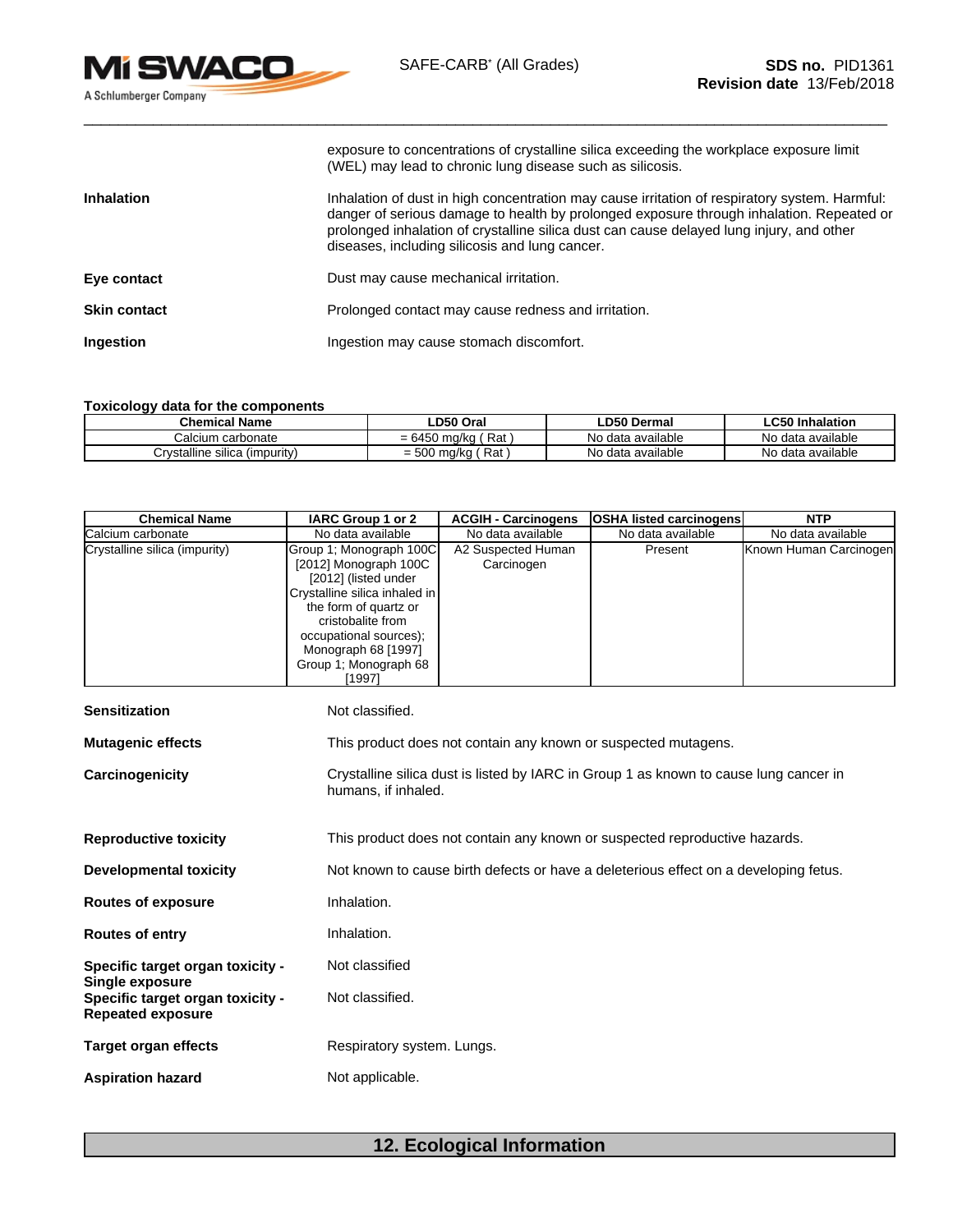

### **12.1 Toxicity**

**Toxicity to algae**

This product is not considered toxic to algae.

### **Toxicity to fish**

This product is not considered toxic to fish.

#### **Toxicity to daphnia and other aquatic invertebrates**

This product is not considered toxic to invertebrates.

| Chemical Name                 | Toxicity to fish         | Toxicity to algae        | Toxicity to daphnia and other<br>aquatic invertebrates |
|-------------------------------|--------------------------|--------------------------|--------------------------------------------------------|
| Calcium carbonate             | No information available | No information available | No information available                               |
| Crystalline silica (impurity) | No information available | No information available | No information available                               |

### **12.2 Persistence and degradability**

Not Applicable - Inorganic chemical.

### **12.3 Bioaccumulative potential**

Not Applicable - Inorganic chemical.

### **12.4 Mobility**

Insoluble in water.

#### **12.5 Results of PBT and vPvB assessment**

This preparation contains no substance considered to be persistent, bioaccumulating nor toxic (PBT) This preparation contains no substance considered to be very persistent nor very bioaccumulating (vPvB)

#### **12.6 Other adverse effects.**

None known.

# **13. Disposal Considerations**

### **13.1 Waste treatment methods**

| <b>Disposal Method</b> | Disposal should be made in accordance with federal, state and local regulations.  |
|------------------------|-----------------------------------------------------------------------------------|
| Contaminated packaging | Empty containers should be taken for local recycling, recovery or waste disposal. |

# **14. Transport information**

| Not regulated |
|---------------|
| Not regulated |
| Not regulated |
| Not regulated |
| Not regulated |
| Not regulated |
|               |

**14.2. UN proper shipping name**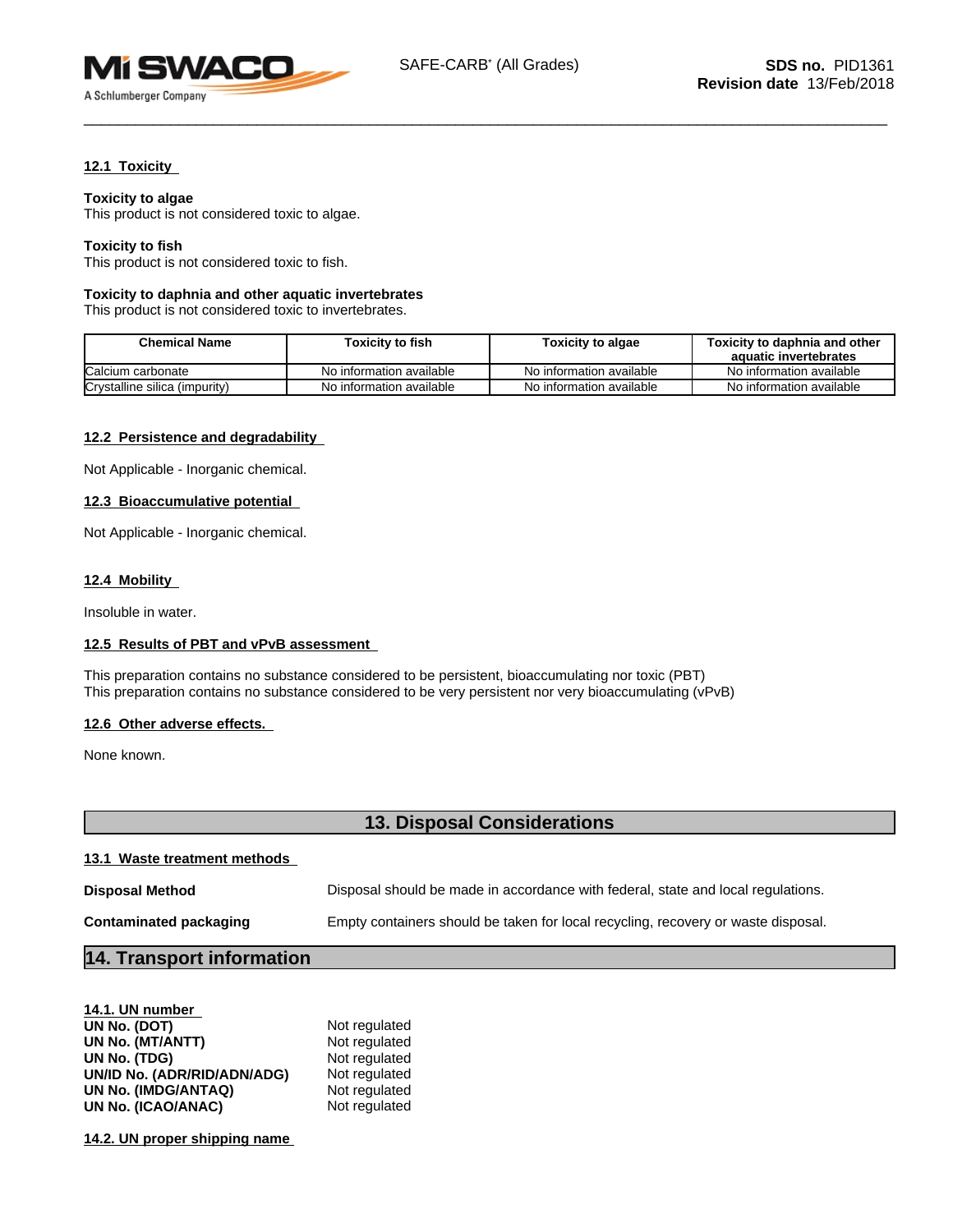

The product is not covered by international regulation on the transport of dangerous goods

| 14.3 Hazard class(es)                  |               |
|----------------------------------------|---------------|
| <b>DOT Hazard class</b>                | Not regulated |
| <b>ANTT Hazard class</b>               | Not regulated |
| <b>TDG Hazard class</b>                | Not regulated |
| <b>ADR/RID/ADN/ADG Hazard class</b>    | Not regulated |
| <b>IMDG/ANTAQ Hazard class</b>         | Not regulated |
| <b>ICAO/ANAC Hazard class/division</b> | Not regulated |
| 14.4 Packing group                     |               |
| <b>DOT/ANTT Packing group</b>          | Not regulated |
| <b>ANTT Packing group</b>              | Not regulated |
| <b>TDG Packing group</b>               | Not regulated |
| ADR/RID/ADN/ADG Packing group          | Not regulated |
| <b>IMDG/ANTAQ Packing group</b>        | Not regulated |
| <b>ICAO/ANAC Packing group</b>         | Not regulated |

**14.5 Environmental hazard** No

**14.6 Special precautions**

Not applicable

**14.7 Transport in bulk according to Annex I/II of MARPOL 73/78 and the IBC Code** Please contact MISDS@slb.com for info regarding transport in Bulk.

### **15. Regulatory Information**

### **International inventories**

**USA (TSCA)** Complies **Canada (DSL)** Complies **Philippines (PICCS) Japan (ENCS)** Complies<br> **Complies**<br>
Complies<br>
Complies **China (IECSC)** Complies<br> **Australia (AICS)** Complies<br>
Complies **Australia (AICS)** Complies **Korean (KECL) New Zealand (NZIoC)** Complies

**Europe - REACH**  Contact REACH@slb.com for REACH information.

#### **U.S. Federal and State Regulations**

#### SARA 311/312 Hazard Categories

Should this product meet EPCRA 311/312 Tier reporting criteria at 40 CFR 370, refer to Section 2 of this SDS for appropriate classifications. Under the amended regulations at 40 CFR 370, EPCRA 311/312 Tier II reporting for the 2017 calendar year will need to be consistent with updated hazard classifications.

| <b>Chemical Name</b>          | 'TPQs<br><b>ISARA 302</b> | <b>SARA 313</b> | <b>RQ</b><br>D.<br>:rula<br>16 E |
|-------------------------------|---------------------------|-----------------|----------------------------------|
| <b>Calcium</b><br>carbonate   | IN <sub>I</sub>           | N/f             | N/r                              |
| Crystalline silica (impurity) | IN/L                      | N/A             | N/A                              |